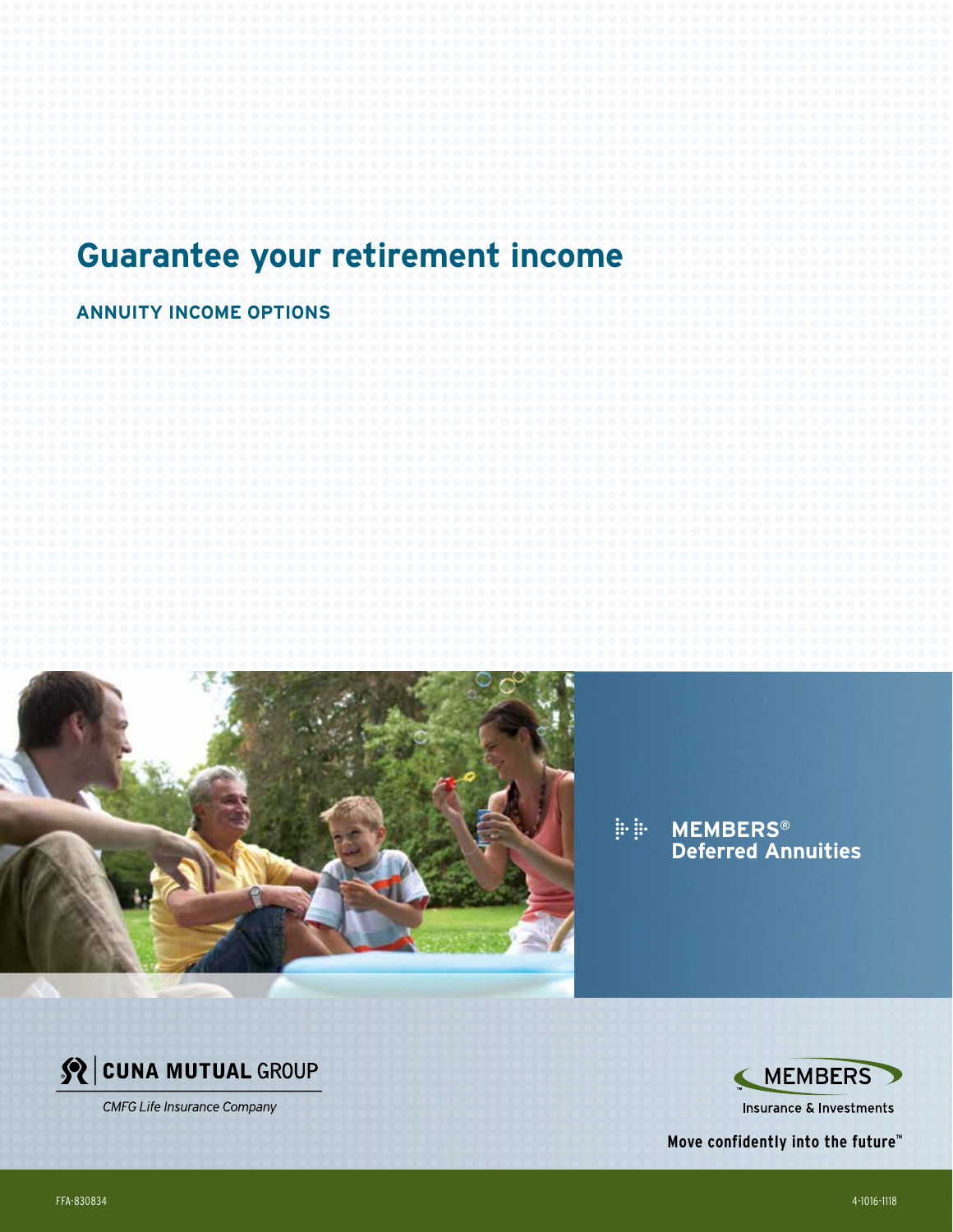

# **A financial services company serving financial institutions and their clients worldwide.**

It is important to know that you have financial strength and professional experience behind your annuity.

> MEMBERS Deferred Annuities are underwritten by CMFG Life Insurance Company (CMFG Life), a leading provider of financial services to financial institutions and their valued customers worldwide. With more than 75 years of true market commitment, the CMFG Life vision is unwavering: to be a trusted business partner who delivers service excellence with customerfocused products and market-driven insight. As of December 31, 2015, financial records of CUNA Mutual Group, a Fortune 1000 company, indicated \$15.5 billion in assets, \$13.6 billion in liabilities and \$1.9 billion in policyowner surplus.

CMFG Life is rated A (Excellent), third-highest rating out of 16, by A.M. Best as of January 2016. In addition, Moody's Investors Service provided financial strength ratings of A2 to CMFG Life. The A2 rating ranks sixth-highest out of 21 ratings. CMFG Life also received an A rating from Standard & Poor's Rating Service, also sixth-highest out of 21. Ratings refer to the company's overall financial strength; they are not a recommendation of specific contract provisions, rates or practices. Guarantees are based on the claims-paying ability of the issuer.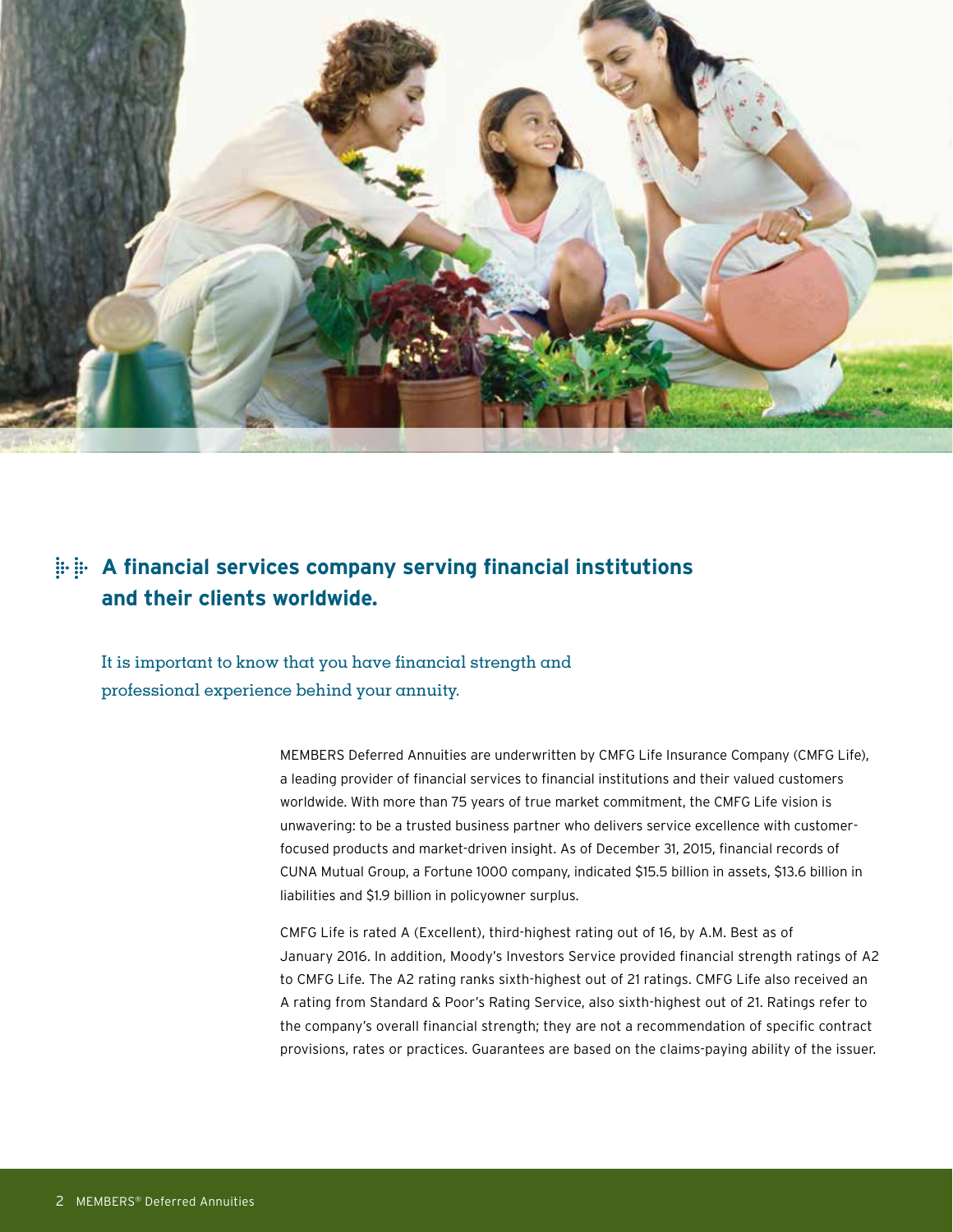# **Guarantee your retirement income.**

When you're ready to begin receiving guaranteed<sup>1</sup> retirement income from your MEMBERS Deferred Annuity, you have flexible annuitization options.

Annuitization means turning your accumulated retirement savings directly into a stream of income payments.

Your MEMBERS Deferred Annuity allows you to customize your retirement income to your needs.<sup>2</sup> You can annuitize all or part of your savings and begin payments. Your financial representative can assist you by providing recommendations in line with your risk tolerance and retirement income needs.

## **Income options.**

Your MEMBERS Deferred Annuity offers a wide range of payment options to help you meet your retirement goals.

| Payment type <sup>3</sup>                                                    | <b>Length of guarantee</b>                                                                | <b>Strength of benefits</b>                                                                                                          |
|------------------------------------------------------------------------------|-------------------------------------------------------------------------------------------|--------------------------------------------------------------------------------------------------------------------------------------|
| <b>SINGLE LIFE FIXED INCOME</b>                                              | Payments are fixed and guaranteed<br>for your lifetime.                                   | Provides the highest initial income<br>of all the lifetime options.                                                                  |
| <b>SINGLE LIFE INFLATION</b><br><b>ADJUSTED INCOME</b>                       | Payments are guaranteed for your<br>lifetime and designed to keep pace<br>with inflation. | Gives you assurance that your retirement<br>income will keep pace with rising costs.                                                 |
| <b>JOINT LIFE FIXED INCOME</b><br>with 100% to Survivor                      | Payments are fixed and guaranteed<br>for the lifetime of both you and<br>a survivor.      | Provides income for both you<br>and a survivor so you can enjoy<br>retirement to the fullest.                                        |
| <b>JOINT LIFE FIXED INCOME</b><br>with 50% to Survivor                       | Payments are fixed and guaranteed<br>for two lifetimes.                                   | Offers income for two lifetimes.<br>with income to the survivor matched to<br>anticipated lower expenses.                            |
| <b>JOINT LIFE INFLATION ADJUSTED4</b><br><b>INCOME with 100% to Survivor</b> | Payments are guaranteed for two<br>lifetimes and designed to keep pace<br>with inflation. | Provides assurance to you and a<br>surviving loved one that your income will<br>increase as the cost of living goes up.              |
| <b>FIXED INSTALLMENT INCOME</b>                                              | Payments are fixed and guaranteed<br>for a defined period of time.                        | Offers you guaranteed income<br>for a selected number of years.<br>Payments can be monthly, quarterly,<br>semi-annually or annually. |

<sup>1</sup> All guarantees are based on the claims-paying ability of the issuer.

<sup>2</sup> References to "you" and "your" refer to the person receiving income, often labeled the "annuitant."

<sup>3</sup> Payment types may not be available on all products or in all states or with all plan types.

<sup>4</sup> Inflation adjusted income not available in Oregon.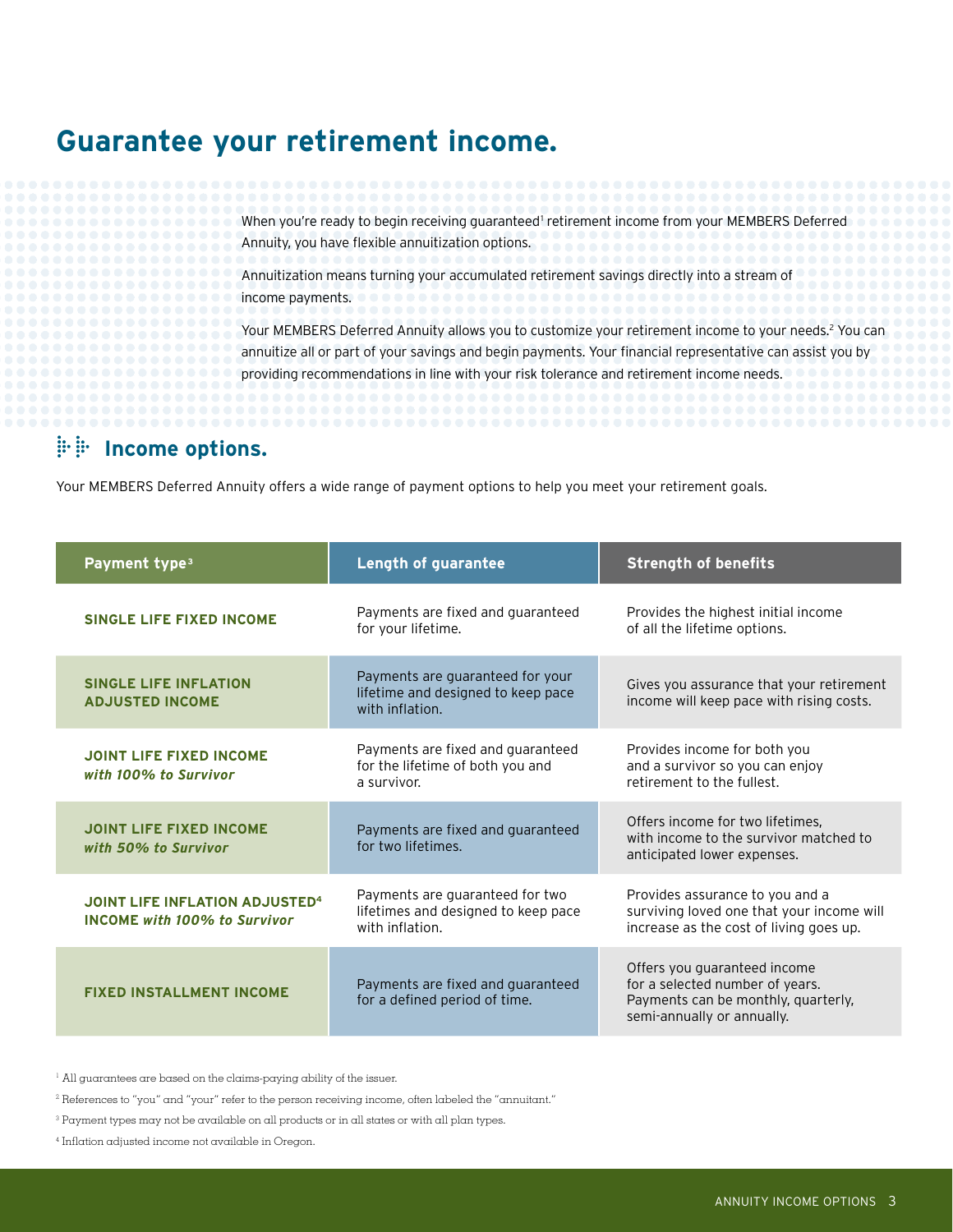Tony is preparing to retire and wants to know that he has an income stream for life. He annuitizes a portion of his MEMBERS Deferred Annuity to create a guaranteed Single Life Fixed Income payout.

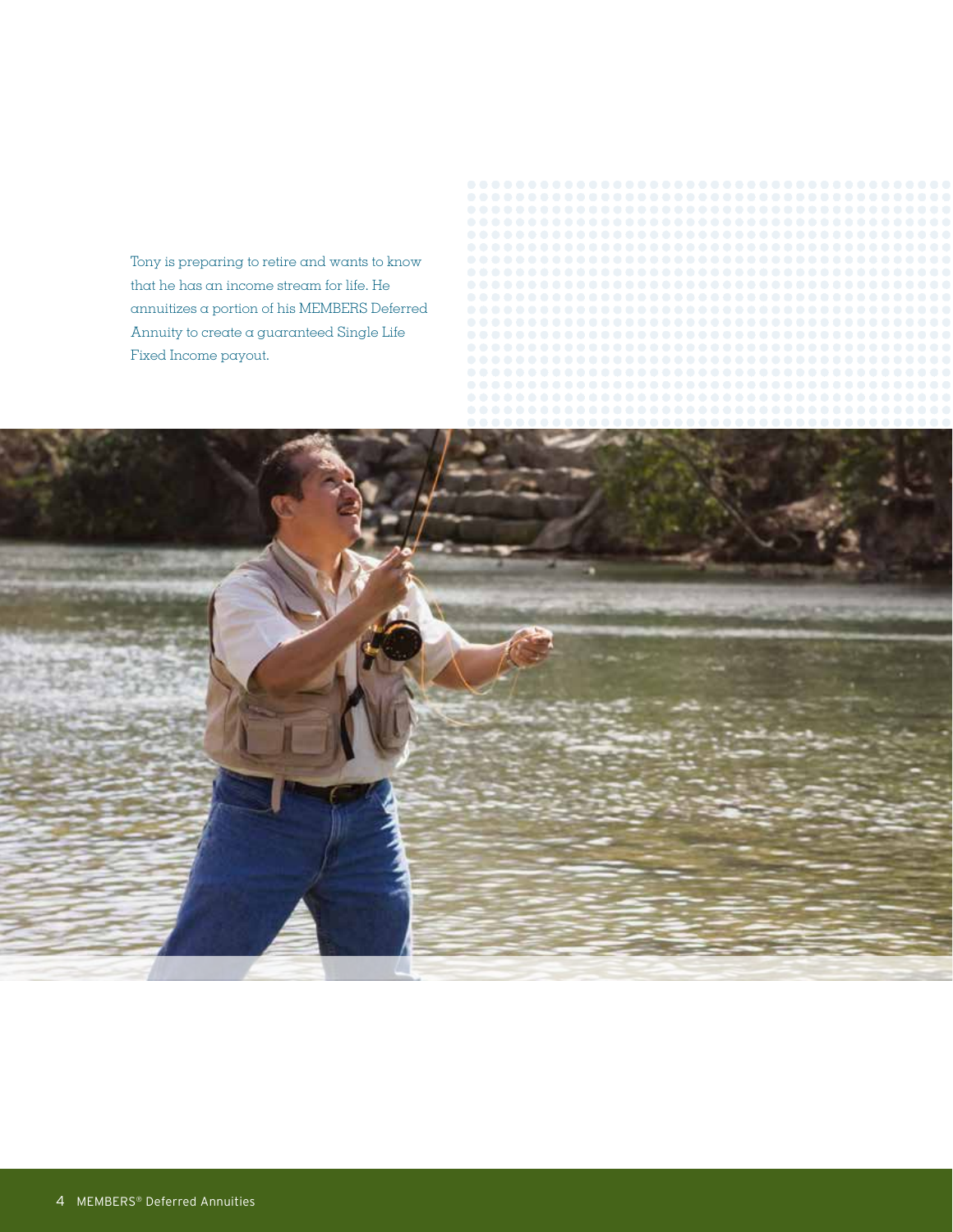### **Plan for the future with inflation protection.**

Are you concerned that your annuity income won't keep up with inflation? You should be. Even if inflation averages a modest 3% over the next 20 years, the purchasing power of a fixed, never-changing payment declines by almost 50%.<sup>1</sup>

Your MEMBERS Deferred Annuity offers a solution to your concerns about rising costs. If you choose one of the inflation adjusted income options, payments keep pace with rising costs and are guaranteed<sup>2</sup> for your lifetime or the lifetime of you and a loved one.

An inflation adjusted income payment<sup>3</sup> results in a lower initial payment when compared to an annuity without inflation protection. But an inflation adjusted option can increase over time. So for those who live long lives, this option may be ideal.

- Payments can increase every January based on the changes in the Consumer Price Index (CPI).
- Should the CPI be negative (deflation), your payments remain unchanged. They never go down.
- Inflation protection options are available for the life of one or two individuals.

# $\therefore$  Protect your beneficiaries.

You've worked hard to build financial security. For any lifetime payment type you select, your MEMBERS Deferred Annuity also has options that can help protect your family if you should die early. These guarantees can provide additional protection for your beneficiaries.

#### **Life with Cash Refund**

Payments are guaranteed for life. At death, if the total of all income payments made is less than the contract value applied, the difference is paid in a lump sum to your beneficiary.

#### **Life with Guarantee Period**

Payments last for life. If you die before the end of the guarantee period — typically 10 or 20 years — your beneficiary receives payments until the guarantee period ends.

#### **Life Only**

While payments are made for your lifetime, no payments are made to your beneficiary upon death. This option often provides the highest initial guaranteed payment, but does not protect your beneficiaries.

- <sup>1</sup> Future value of \$1.00 at 3% inflation rate over 20 years compounded annually, CUNA Mutual Group, 2015.
- <sup>2</sup> All guarantees are based on the claims-paying ability of the issuer.
- <sup>3</sup> Payment types may not be available on all products or in all states or with all plan types. Not available in Oregon.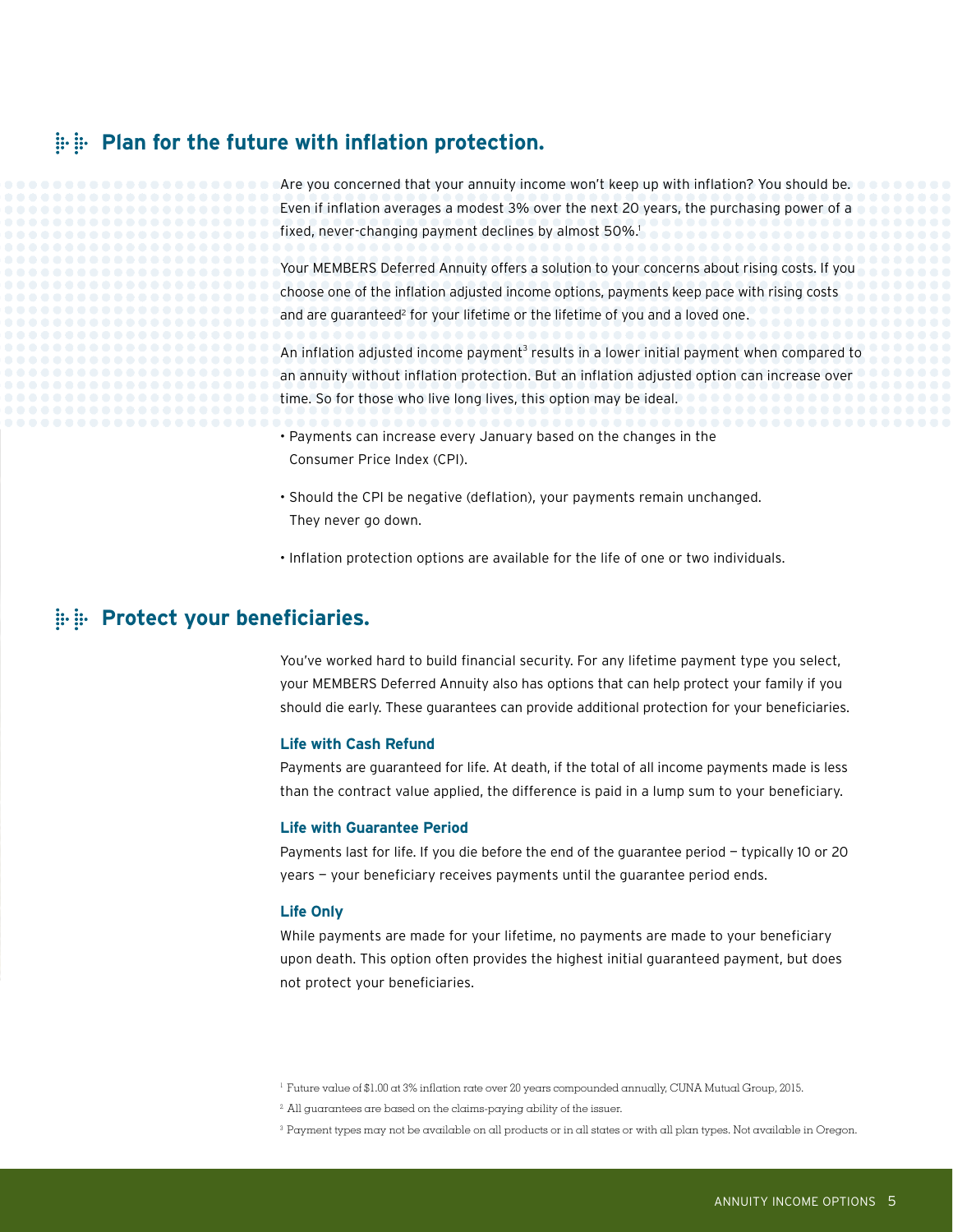

### **Choose the income option that meets your needs.**

You have the flexibility to choose the income payment option<sup>1</sup> that best fits your needs. Your representative can assist you by providing recommendations in line with your risk tolerance and retirement income needs.

As you might expect, as you compare a Life Only option to one that provides longer and stronger guarantees<sup>2</sup>, those guarantees will cost more. And that means your monthly income will be lower for the same dollar amount annuitized from your MEMBERS Deferred Annuity.

#### **WHICH TYPE OF ANNUITIZATION OPTION IS RIGHT FOR YOU? ASK YOURSELF THE FOLLOWING QUESTIONS:**

| Do you want income for a certain number of years (Installment) or income that lasts a lifetime? |                                       |                    |  |
|-------------------------------------------------------------------------------------------------|---------------------------------------|--------------------|--|
|                                                                                                 | Installment                           | Life               |  |
| Are you looking for guaranteed income for yourself, or both you and a loved one?                |                                       |                    |  |
|                                                                                                 | One person (Single)                   | Two people (Joint) |  |
| Do you want to make sure your beneficiaries are protected in case of an early death?            |                                       |                    |  |
|                                                                                                 | Yes (Cash Refund or Guarantee Period) | No (Life Only)     |  |
| Do you want the assurance that your income will increase as the cost of living goes up?         |                                       |                    |  |
|                                                                                                 | Yes (Inflation Adjusted)              | No (Fixed)         |  |

<sup>1</sup> Payment types may not be available on all products or in all states or with all plan types.

<sup>2</sup> All guarantees are based on the claims-paying ability of the issuer.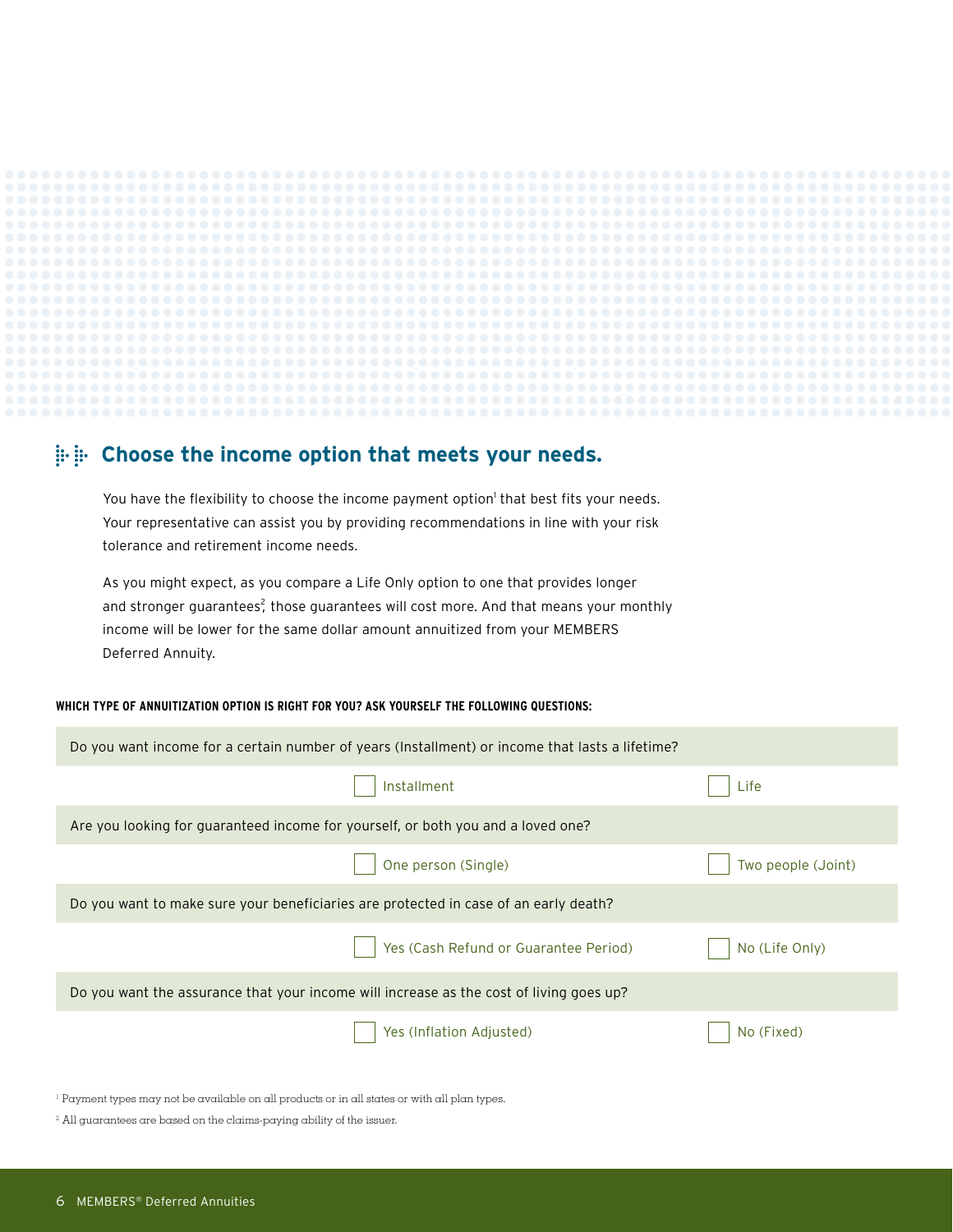

Over their working lives, Tim and Nancy have seen many ups and downs in the economy. Now that they're retired, they're looking forward to a guaranteed retirement paycheck. By annuitizing a portion of their contract's value, they can receive a Joint Life Fixed Income contract with 50% to Survivor. This option gives them a strong income to enjoy together, and the comfort of knowing the surviving spouse will always have guaranteed income for life.

For help creating your guaranteed retirement income using MEMBERS Deferred Annuities, talk to your representative today.